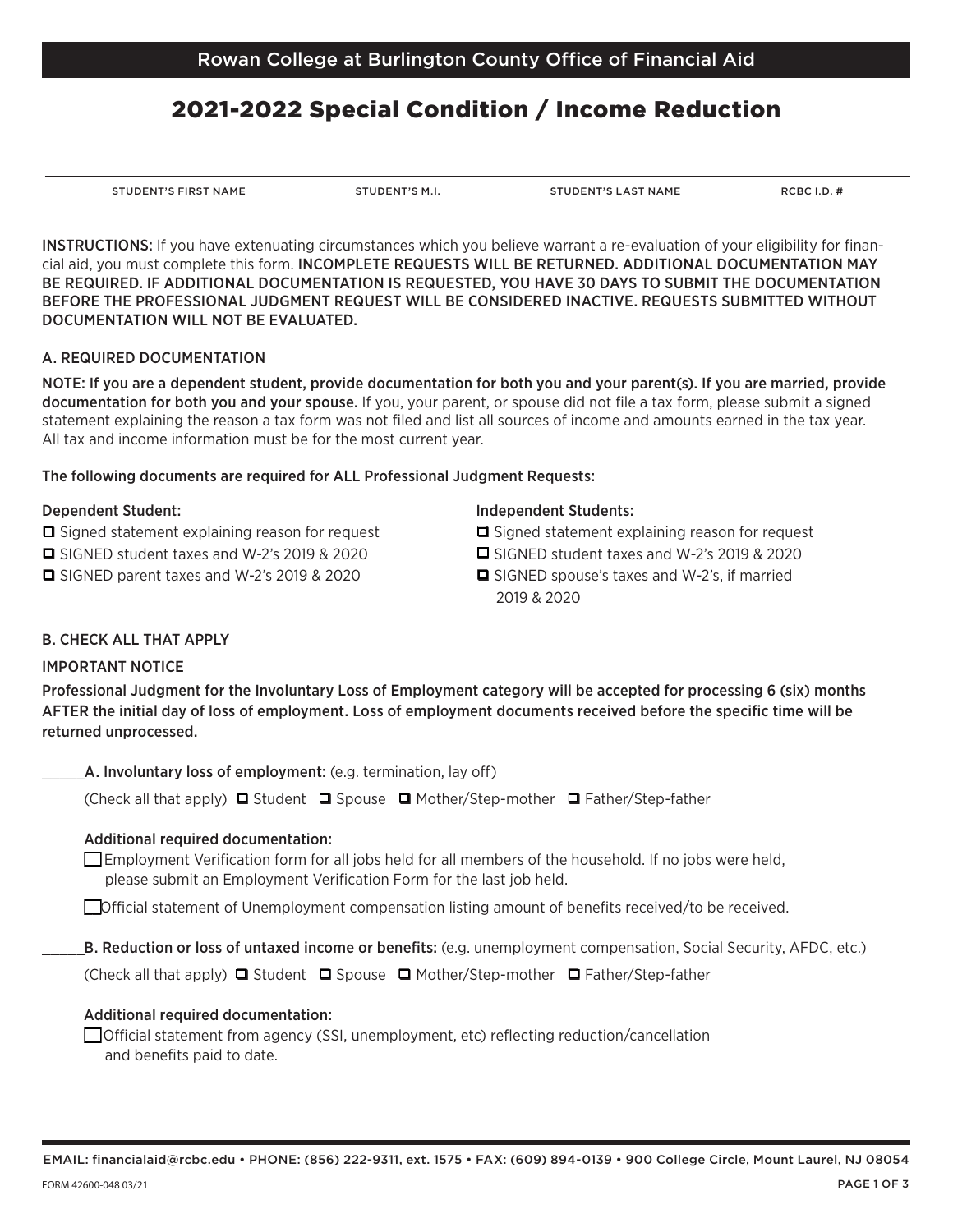# 2021-2022 Special Condition / Income Reduction (cont'd)

| C. Divorce/Separation (Check all that apply):                                                                                                                                                                                                                                                                                                                                               |
|---------------------------------------------------------------------------------------------------------------------------------------------------------------------------------------------------------------------------------------------------------------------------------------------------------------------------------------------------------------------------------------------|
| $\Box$ Divorce<br>□ Separation of: □ Student □ Parents                                                                                                                                                                                                                                                                                                                                      |
| Additional required documentation:<br>Divorce decree or completed Statement of Separation form<br>$\Box$ Proof of change of residence demonstrating you no longer reside with your spouse                                                                                                                                                                                                   |
| D. Death of (Check all that apply):                                                                                                                                                                                                                                                                                                                                                         |
| □ Spouse □ Mother/Step-mother □ Father/Step-father                                                                                                                                                                                                                                                                                                                                          |
| Additional required documentation:<br>$\Box$ Copy of death certificate(s)                                                                                                                                                                                                                                                                                                                   |
| E. Extraordinary medical expenses NOT COVERED BY INSURANCE:<br>(Extraordinary medical expenses must be in excess of 7.5% of adjusted gross income and not claimed<br>as a deduction on income taxes). Only medical expenses PAID out of pocket are eligible for consideration.                                                                                                              |
| (Check all that apply) $\Box$ Student $\Box$ Spouse $\Box$ Mother/Step-mother $\Box$ Father/Step-father                                                                                                                                                                                                                                                                                     |
| Additional required documentation:<br>Schedule A<br>Medical/dental receipts of payment, cancelled checks or payroll check stubs of health insurance premiums paid.                                                                                                                                                                                                                          |
| F. Other                                                                                                                                                                                                                                                                                                                                                                                    |
| If none of the above-listed conditions provided apply to your situation, please provide a written, signed statement<br>explaining your extenuating circumstances for the academic year. You must submit supporting documentation to<br>verify the condition and verification of all income for the preceding and current calendar year.<br>Not all requests will qualify for an adjustment. |
| <b>D. SIGNATURES</b>                                                                                                                                                                                                                                                                                                                                                                        |

I certify that all information submitted on and with this application is complete and accurate. I have attached the appropriate supporting documents as required by the U.S. Department of Education.

Warning: If you purposely give false or misleading information on this sheet, you may be fined, sentenced to jail or both.

| <b>Student's Signature</b>        | Date                                                                                                                                                                                                                           |
|-----------------------------------|--------------------------------------------------------------------------------------------------------------------------------------------------------------------------------------------------------------------------------|
| <b>Spouse's Signature</b>         | Date                                                                                                                                                                                                                           |
| <b>Parent's Signature</b>         | Date                                                                                                                                                                                                                           |
| <b>FOR FINANCIAL AID USE ONLY</b> |                                                                                                                                                                                                                                |
|                                   | Date the contract of the contract of the contract of the contract of the contract of the contract of the contract of the contract of the contract of the contract of the contract of the contract of the contract of the contr |
| Comments:                         |                                                                                                                                                                                                                                |
|                                   |                                                                                                                                                                                                                                |

EMAIL: financialaid@rcbc.edu • PHONE: (856) 222-9311, ext. 1575 • FAX: (609) 894-0139 • 900 College Circle, Mount Laurel, NJ 08054